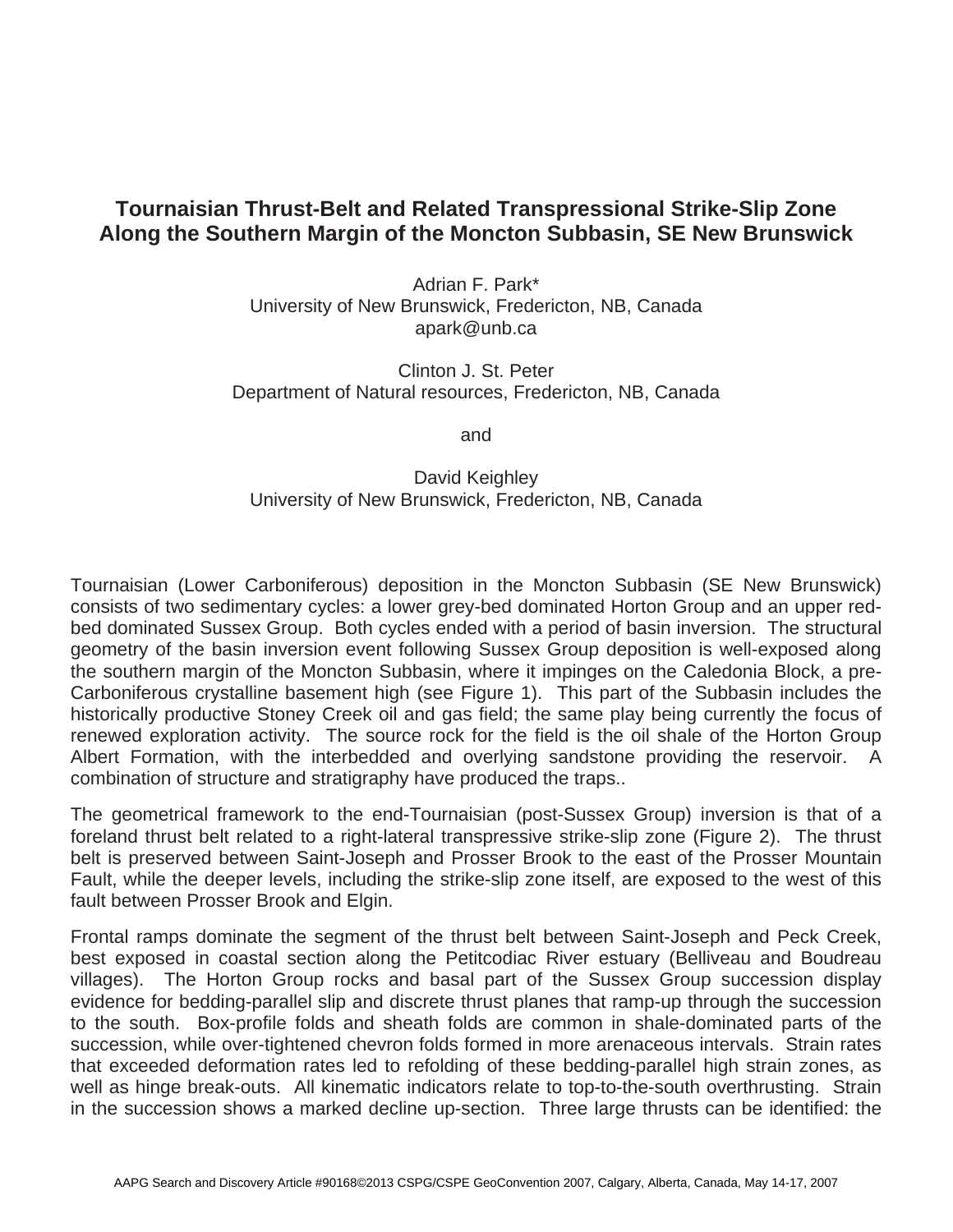Saint-Joseph, Caledonia and Dorchester Faults, that appear to be reactivated normal faults that originally controlled Horton and Sussex group deposition.

There are several sidewall ramps along the thrust belt, of which the best exposed is seen at Peck Creek. Here the Caledonia Fault is translated northward through a complex of splays, and the rocks of the Sussex Group show complex stratigraphic repetitions in an oblique duplex structure. Hanging and footwall folds are a common feature. Critically, in this section all the thrusts and related folds are truncated by the unconformity at the base of the lower Visean Hillsborough Formation. Despite the obliquity of this structure, kinematic indicators still show top-to-the-south translation.

Further west the thrust-belt is not as well exposed, but around Rosevale and Stuart Mountain a thrust-duplex imbricate zone affects the Horton and Sussex Group succession and incorporates slivers of the crystalline basement from the Caledonia Block.

The Prosser Brook sidewall structure terminates the thrust belt, translating the structure to the north, where the Prosser Mountain Fault offsets everything in a right-lateral oblique reverse sense. If the thrust belt continues west of this it must lie buried beneath the Pennsylvanian units to the north.

When Tournaisian rocks reappear west of Prosser Brook and west of the Prosser Mountain Fault in the Elgin area, the succession is thicker and more diverse, and shows no evidence of the bedding-parallel deformation that is so dominant to the east. Horton and Sussex Group rocks in this area are contained in fault-bounded panels forming a strike-slip duplex between the Gordon Falls and Lee Brook faults. Like the thrust-belt to the east, the folds and faults forming this strikeslip duplex are truncated by the unconformity beneath the lower Visean Hillsborough Formation. The Prosser Mountain Fault, by contrast, is a post-Visean, pre-Pennsylvanian structure.

Fault reactivation is a feature found all along the southern margin of the Moncton sub-basin, with structures such as the Saint-Joseph, Caledonia and Dorchester faults evidently controlling Horton and Sussex group deposition as normal faults, reactivating as thrusts during the end-Tournaisian inversion. The Dorchester Fault also reactivates later as a post-Visean thrust. More cryptically, the sidewall structures along the thrust belt have a relationship to older features, as all of them coincide with points where Sussex Group rocks overstep Horton Group directly onto the crystalline basement of the Caledonia Block. These sidewalls nucleate on older NW-trending features that also control Horton and Sussex Group deposition.

The end-Tournaisian inversion is controlled by a regional transpressive right-lateral strike-slip structure. The deep-levels of this system are exposed in the Elgin area as a strike-slip duplex of Horton and Sussex Group rocks, while the shallower levels along the southern shoulder over the Caledonia Block comprise a foreland thrust belt. Geometry is complicated by later faults, such as the Prosser Mountain Fault, the reactivation of older normal faults as thrusts, and subsequent fault reactivation. Many of the features of the thrust-belt are controlled by older structures that in turn controlled deposition of the Tournaisian sequence.